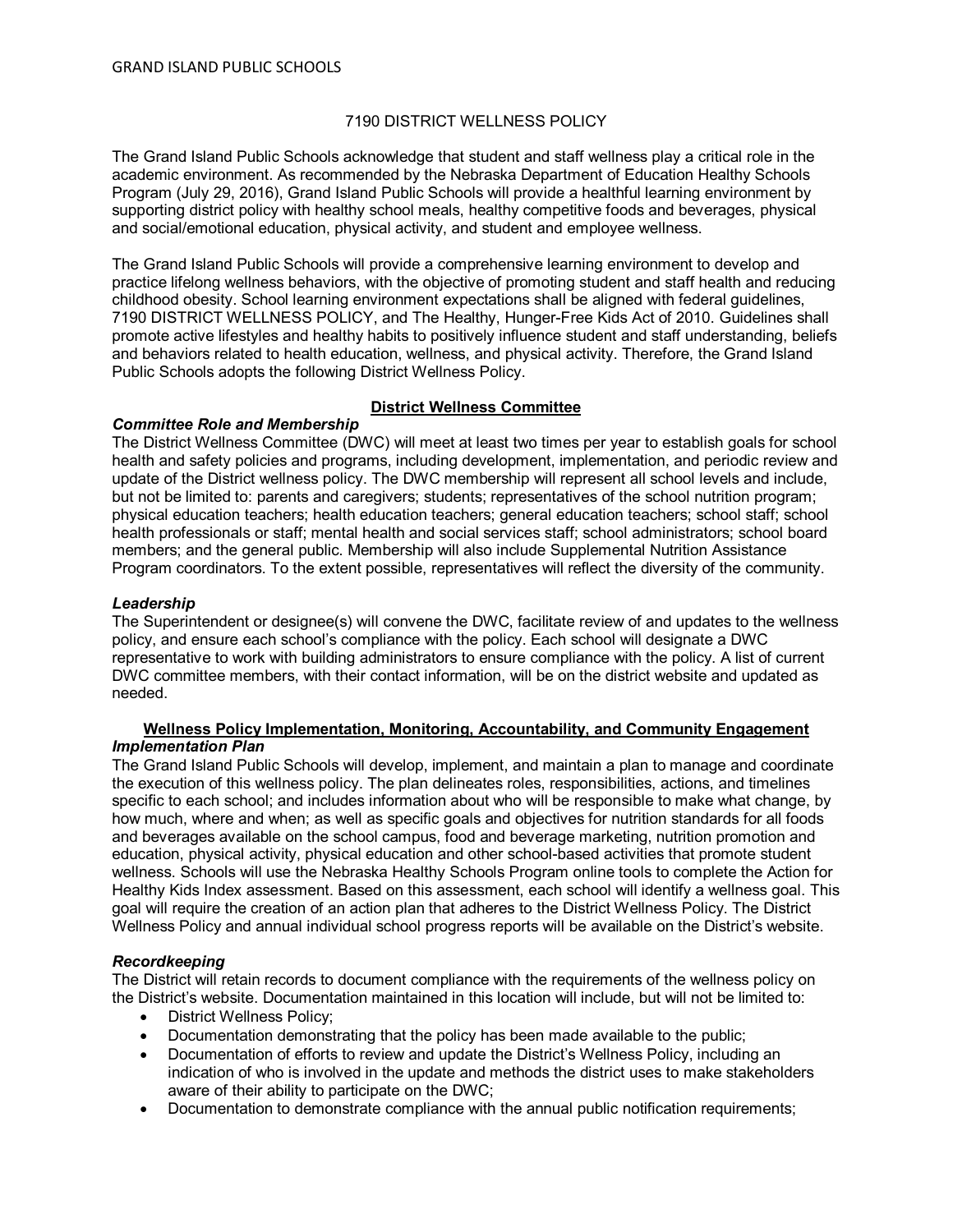- The most recent assessment on the implementation of the district school wellness policy; and
- Documentation demonstrating the most recent assessment on the implementation of the District's Wellness Policy has been made available to the public.

# *Annual Notification of Policy*

The District will actively inform families and the public each year of basic information about this policy, including its content, any updates to the policy, and implementation status. The District will make this information available via the District website and/or district-wide communications. This will include a summary of the District's events or activities related to wellness policy implementation. Annually, the District will also publicize the name and contact information of the District officials leading and coordinating the committee, as well as information on how the public can get involved with the District Wellness Committee.

## *Triennial Progress Assessments*

At least once every three years, the District will evaluate compliance with the wellness policy to assess the implementation of the policy and include:

- The extent to which the District's schools are in compliance with the wellness policy;
- The extent to which the District's wellness policy compares to the Nebraska Schools in Action Program; and
- A description of the progress made in attaining the goals of the District's wellness policy.

The position/person responsible for managing the triennial assessment and contact information for the Superintendent or the Superintendent's designee. The DWC, in collaboration with individual schools, will monitor schools' triennial compliance with this wellness policy. The District will actively notify households/families of the availability of the triennial progress report.

## *Revisions and Updating the Policy*

*School Meals*

The DWC will update or modify the wellness policy based on the results of the annual School Health Index and triennial assessments and/or as District priorities change; community needs change; wellness goals are met; new health science, information, and technology emerges; and new Federal or state guidance or standards are issued. Following the triennial assessment, the wellness policy will be reviewed and updated as needed.

## *Community Involvement, Outreach, and Communications*

The District will communicate ways in which representatives of the DWC and others can participate in the development, implementation, and periodic review and update of the wellness policy. The District will use the staff intranet and staff newsletter, the District's website and annual report, parent meetings, community presentations, and other means of communication to notify families of the District Wellness Policy and encourage involvement. Communications will be culturally and linguistically appropriate to the community, similar to other ways that the District and individual schools are communicating important school information with parents. The District will also use these mechanisms to inform the community about the availability of annual and triennial reports.

The District will also inform parents of the improvements that have been made to school meals and compliance with school meal standards, availability of child nutrition programs and how to apply, and a description of, and compliance with, Smart Snacks in School nutrition standards.

## **Nutrition**

The District is committed to serving healthy meals to children, including a variety of fruits, vegetables, whole grains, and fat-free and low-fat milk; that are moderate in sodium, low in saturated fat, and have zero grams trans-fat per serving (nutrition label or manufacturer's specification); and to meeting the nutrition needs of school children within their calorie requirements. The school meal programs aim to improve the diet and health of school children, help reduce childhood obesity, model healthy eating to support the development of lifelong healthy eating patterns, and support healthy choices while accommodating cultural food preferences and special dietary needs.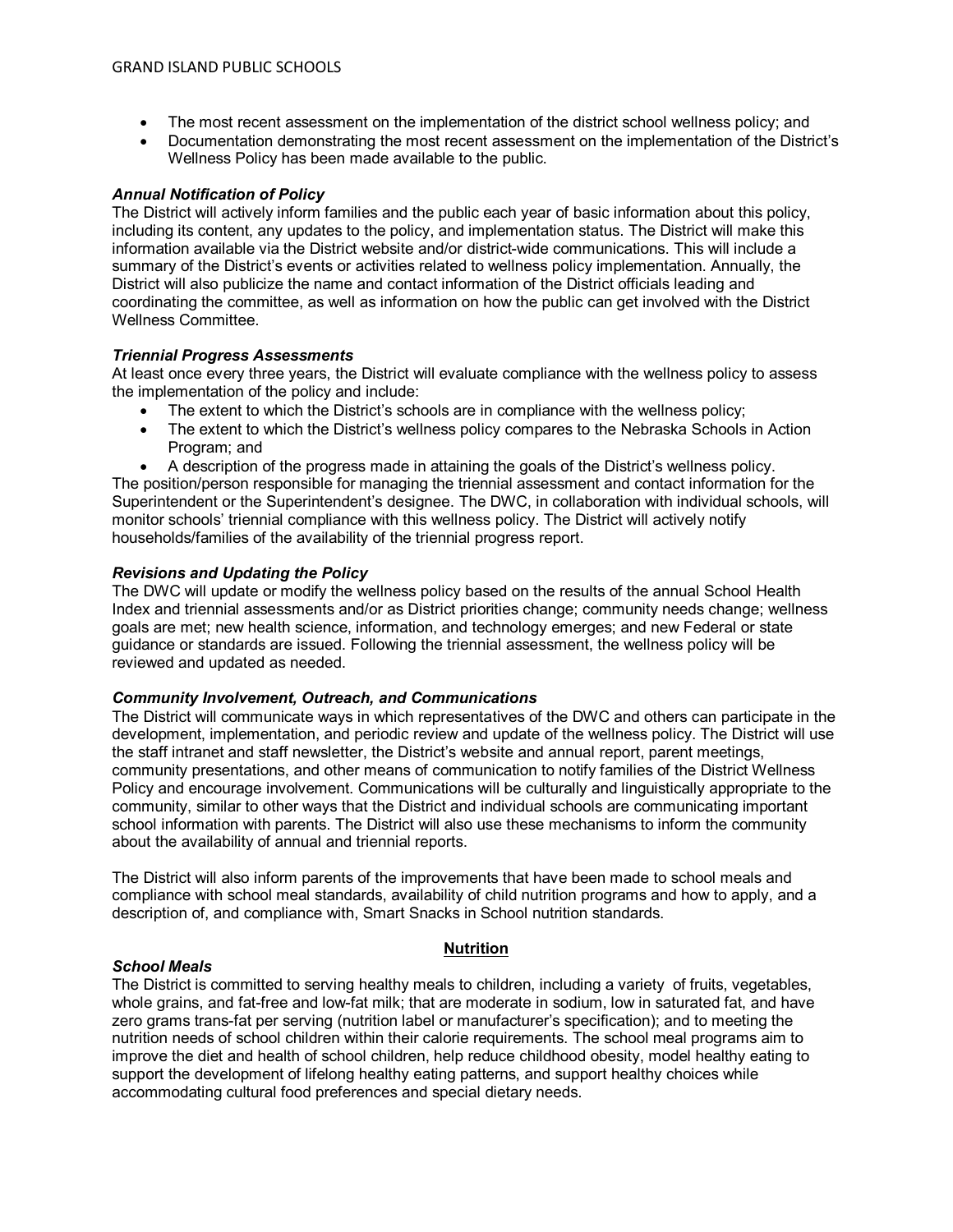All schools within the District that participate in USDA child nutrition programs, including the National School Lunch Program (NSLP), the School Breakfast Program (SBP), and any additional Federal child nutrition programs will meet the nutrition requirements of such programs. The District may also operate additional nutrition-related programs and activities. All schools within the District are committed to offering school meals through the NSLP and SBP programs, and other applicable Federal child nutrition programs, that:

- Are accessible to all students;
- Are appealing and attractive to children;
- Are served in clean and pleasant settings;
- Meet or exceed current nutrition requirements established by local, state, and Federal statutes and regulations. (The District offers reimbursable school meals that meet USDA nutrition standards.); and
- Promote healthy food and beverage choices following Smarter Lunchroom techniques.

# *Staff Qualifications and Professional Development*

All school nutrition program directors, managers, and staff will meet or exceed hiring and annual continuing education/training requirements in the USDA professional standards for child nutrition professionals. These school nutrition personnel will refer to USDA's Professional Standards for School Nutrition Standards website to search for training that meets their learning needs.

# *Water*

To promote hydration, free, safe, unflavored drinking water will be available to all students throughout the school day and throughout every school campus ("school campus" and "school day" are defined in the glossary). The District will make drinking water available to students where school meals are served during meal times.

# *Competitive Foods and Beverages*

The District is committed to ensuring that all foods and beverages available to students and staff on the school campus during the school day support healthy eating. Staff are expected to model healthy nutrition habits in the presence of students. The foods and beverages sold and served outside of the school meal programs (e.g., "competitive" foods and beverages) will meet the USDA Smart Snacks in School nutrition standards, at a minimum.

Smart Snacks aim to improve student health and well-being, increase consumption of healthful foods during the school day and create an environment that reinforces the development of healthy eating habits. A summary of the standards and information, as well as a Guide to Smart Snacks in Schools.

To support healthy food choices and improve student health and well-being, all foods and beverages outside the reimbursable school meal programs that are sold to students on the school campus during the school day will meet or exceed the USDA Smart Snacks nutrition standards or, if the state policy is stronger, will meet or exceed state nutrition standards. These standards will apply in all locations and through all services where foods and beverages are sold, which may include, but are not limited to, à la carte options in cafeterias, vending machines, school stores, and snack or food carts. Proceeds from competitive food and beverage sales occurring one half hour before to one half hour after meal periods shall be directed to Nutrition Services to maintain the integrity of the GIPS Nutrition Services Program.

# *Celebrations and Rewards*

All foods offered on the school campus must meet or exceed the USDA Smart Snacks in School nutrition standard. This includes celebrations, parties, and classroom snacks whether brought by parents or provided by school staff. Food will not be used as an incentive or reward. The District will provide ideas for non-food incentives and rewards

# *Fundraising*

Foods and beverages that meet or exceed the USDA Smart Snacks in Schools nutrition standards may be sold through fundraisers on the school campus during the school day. The District will make available to parents and teachers a list of healthy fundraising ideas or comparable resources.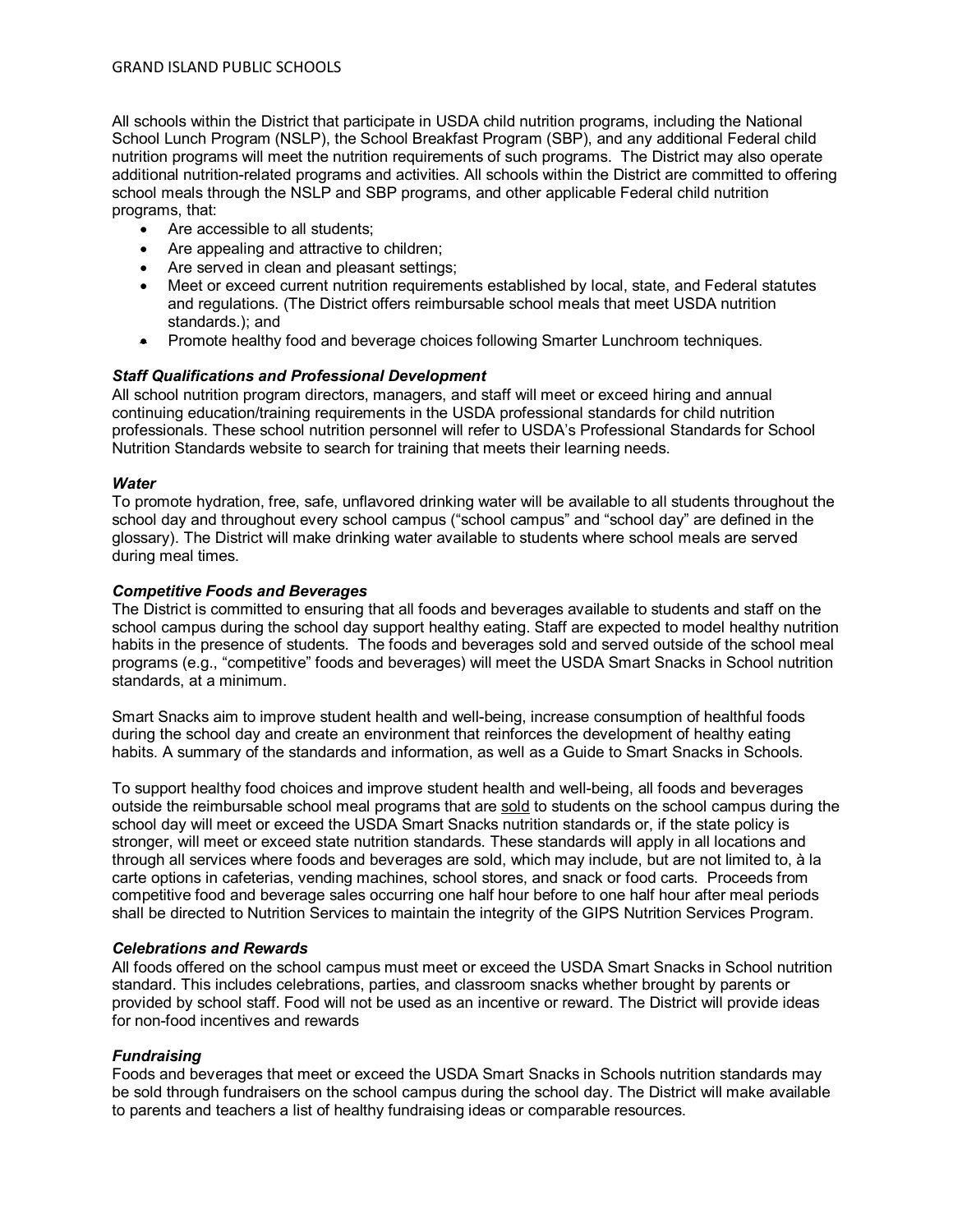Foods that will not be consumed on school premises may be used for fundraising activities [https://www.fns.usda.gov/sites/default/files/allfoods\\_fundraisers.pdf.](https://www.fns.usda.gov/sites/default/files/allfoods_fundraisers.pdf)

## *Fundraising Activities*

Activities to raise funds by involving the school community in wellness promotion through physical activity, nutrition, and mindful living:

## **Healthy Fundraisers**

- Schools encourage organizations to raise funds by selling non-food items.
- Foods or beverages sold for fundraising cannot be in competition with school meals

## **Ideas for Fundraising**

- Wellness snack sales
- School dance-off event
- Jump rope for heart
- Serve-a-thon
- Hula hoop-a-thon
- Talent show
- **Carwash**
- Walking Wednesday

## *Nutrition Promotion*

Nutrition promotion and education positively influence lifelong eating behaviors by using evidence-based techniques and nutrition messages, and by creating food environments that encourage healthy nutrition choices and encourage participation in school meal programs. Students and staff will receive consistent nutrition messages throughout schools, classrooms, gymnasiums, and cafeterias. Nutrition promotion also includes marketing and advertising nutritious foods and beverages to students and is most effective when implemented consistently through a comprehensive approach by school staff, teachers, parents, students and the community.

The District will promote healthy food and beverage choices for all students throughout the school campus, as well as encourage participation in school meal programs. This promotion will occur through:

- Implementing evidence-based healthy food promotion techniques through the school meal programs using Smarter Lunchroom techniques: [http://www.smarterlunchrooms.org/scorecard](http://www.smarterlunchrooms.org/scorecard-tools/smarter-lunchrooms-strategies)[tools/smarter-lunchrooms-strategies](http://www.smarterlunchrooms.org/scorecard-tools/smarter-lunchrooms-strategies)
- Ensuring 100% of foods and beverages promoted to students meet the USDA Smart Snacks in School nutrition standards.

## **Nutrition Education**

The District will teach, model, encourage, and support healthy eating by all students. Schools will provide nutrition education and engage in nutrition promotion that:

- Is designed to provide students with the knowledge and skills necessary to promote and protect their health;
- Is part of not only health education classes, but also integrated into other classroom instruction through subjects such as math, science, language arts, social sciences, and elective subjects;
- Includes enjoyable, developmentally-appropriate, culturally-relevant and participatory activities, such as cooking demonstrations or lessons, promotions, taste-testing, farm visits, and school gardens;
- Promotes fruits, vegetables, whole-grain products, low-fat and fat-free dairy products, and healthy food preparation methods;
- Emphasizes caloric balance between food intake and energy expenditure (promotes physical activity/exercise);
- Links with school meal programs, cafeteria nutrition promotion activities, school gardens, Farm to School programs, other school foods, and nutrition-related community services;
- Teaches media literacy with an emphasis on food and beverage marketing;
- Includes nutrition education training for teachers and other staff; and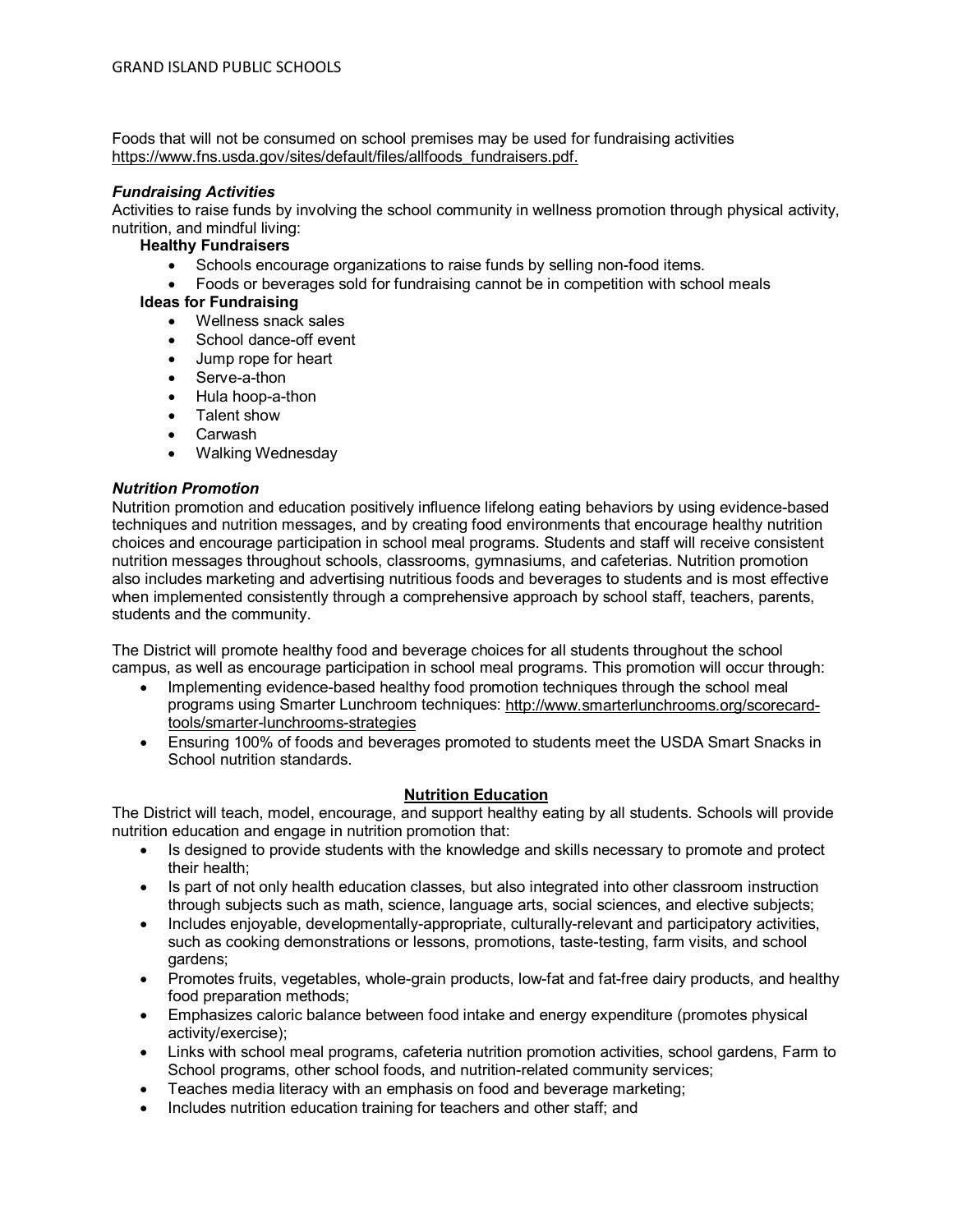• Incorporates nutrition education for parents/guardians at a minimum of one existing school event per year utilizing approved materials available through the District.

## *Essential Healthy Eating Topics in Health Education*

The District will include in the health education curriculum a minimum of 12 of the following essential topics on healthy eating:

- Relationship between healthy eating and personal health and disease prevention
- Food guidance from MyPlate
- Reading and using FDA's nutrition fact labels
- Eating a variety of foods every day
- Balancing food intake and physical activity
- Eating more fruits, vegetables, and whole grain products
- Choosing foods that are low in fat, saturated fat, and cholesterol and do not contain *trans* fat
- Choosing foods and beverages with minimal added sugars
- Eating more calcium-rich foods
- Preparing healthy meals and snacks
- Risks of unhealthy weight control practices
- Accepting body size differences
- Food safety
- Importance of water consumption
- Importance of eating breakfast
- Making healthy choices when eating at restaurants
- Eating disorders
- The Dietary Guidelines for Americans
- Reducing sodium intake
- Social influences on healthy eating, including media, family, peers and culture
- How to find valid information or services related to nutrition and dietary behavior
- How to develop a plan and track progress toward achieving a personal goal to eat healthfully
- Resisting peer pressure related to unhealthy dietary behavior
- Influencing, supporting, or advocating for others' healthy dietary behavior

## *Food and Beverage Marketing in Schools*

The District is committed to providing a school environment that ensures opportunities for all students to practice healthy eating and physical activity behaviors throughout the school day while minimizing commercial distractions. The District strives to teach students how to make informed choices about nutrition, health, and physical activity. These efforts will be weakened if students are subjected to advertising on District property that contains messages inconsistent with the health information the District is imparting through nutrition education and health promotion efforts. It is the intent of the District to protect and promote student's health by permitting advertising and marketing for only those foods and beverages that are permitted to be sold on the school campus, consistent with the District's wellness policy.

Any foods and beverages marketed or promoted to students on the school campus during the school day will meet or exceed the USDA Smart Snacks in School nutrition standards or, if stronger, state nutrition standards, such that only those foods that comply with or exceed those nutrition standards are permitted to be marketed or promoted to students.

Food and beverage marketing is defined as advertising and other promotions in schools. Food and beverage marketing often includes oral, written, or graphic statements made for the purpose of promoting the sale of a food or beverage product made by the producer, manufacturer, seller or any other entity with a commercial interest in the product. This term includes, but is not limited to the following:

- Brand names, trademarks, logos or tags, except when placed on a physically present food or beverage product or its container.
- Displays, such as on vending machine exteriors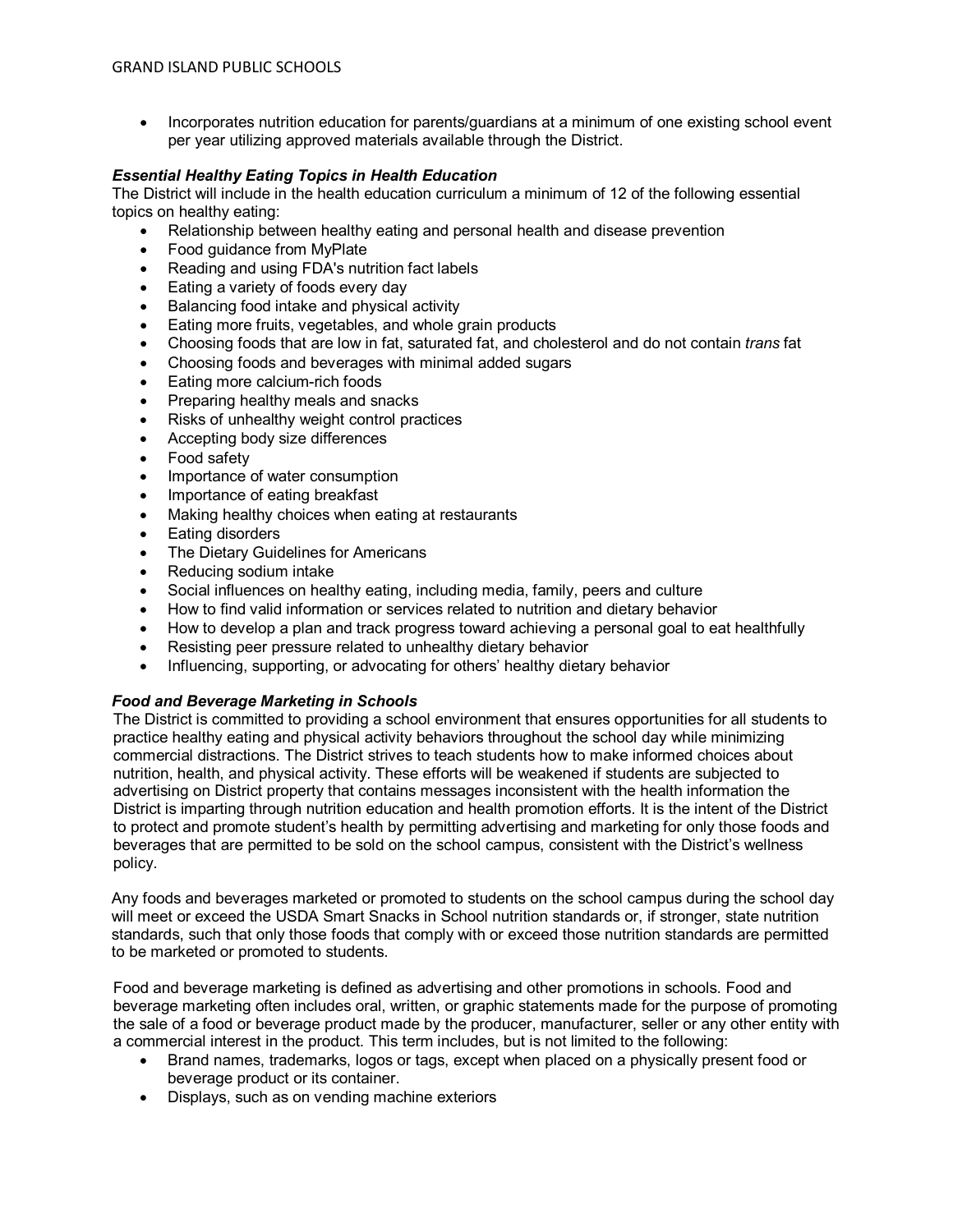- Corporate brand, logo, name or trademark on school equipment, such as marquees, message boards, scoreboards or backboards (Note: immediate replacement of these items are not required; however, districts will replace or update scoreboards or other durable equipment when existing contracts are up for renewal or to the extent that it is financially possible over time so that items are in compliance with the marketing policy.)
- Corporate brand, logo, name or trademark on cups used for beverage dispensing, menu boards, coolers, trash cans and other food service equipment; as well as on posters, book covers, pupil assignment books or school supplies displayed, distributed, offered or sold by the District.
- Advertisements in school publications or school mailings.
- Free product samples, taste tests or coupons of a product, or free samples displaying advertising of a product.

As the District/school nutrition services/Athletics Department/PTA/PTO reviews existing contracts and considers new contracts, equipment and product purchasing (and replacement) decisions should reflect the applicable marketing guidelines established by the District wellness policy.

## **Physical Activity**

Physical activity during the school day (including but not limited to recess, classroom physical activity breaks, or physical education) will not be withheld as punishment. Children and adolescents should participate in physical activity every day. A substantial percentage of students' physical activity can be provided through a comprehensive school physical activity program (CSPAP). A CSPAP reflects strong coordination and synergy across all of the components: quality physical education as the foundation; physical activity before, during, and after school; staff involvement, family, and community engagement.

The Grand Island Public Schools strives to provide physical activity through multiple opportunities throughout the day. Schools will ensure that these varied physical activity opportunities are in addition to, and not as a substitute for, physical education (addressed in "Physical Education" subsection). All schools in the District will be encouraged to participate in movement activities such Brain Breaks, or comparable programs, in order to successfully address all CSPAP areas.

The District will ensure that its grounds and facilities are safe and that equipment is available to students to be active. The District will conduct necessary inspections and repairs.

## **Physical Education**

The District implements physical education, using an age-appropriate, sequential physical education curriculum. The physical education curriculum will promote the benefits of a physically active lifestyle and will help students develop skills to engage in lifelong healthy habits, as well as incorporate essential health education concepts.

All students will be provided equal opportunity to participate in physical education classes. The District will make appropriate accommodations to allow for equitable participation for all students and will adapt physical education classes and equipment as necessary. The District's physical education program will promote student physical fitness through curriculum based fitness and activity assessments such as *FitnessGram* or other appropriate assessment tools.

## *Essential Physical Activity Topics in Health Education*

Health education will be required in all elementary grades and the District will require middle and high school students to take and pass at least one health education course. The District will include in the health education curriculum a minimum of 12 of the following essential topics on physical activity:

- The physical, psychological, or social benefits of physical activity
- How physical activity can contribute to a healthy weight and healthy lifestyle
- How physical activity can contribute to the academic learning process
- How an inactive lifestyle contributes to chronic disease
- Health-related fitness, that is, cardiovascular endurance, muscular endurance, muscular strength, flexibility, and body composition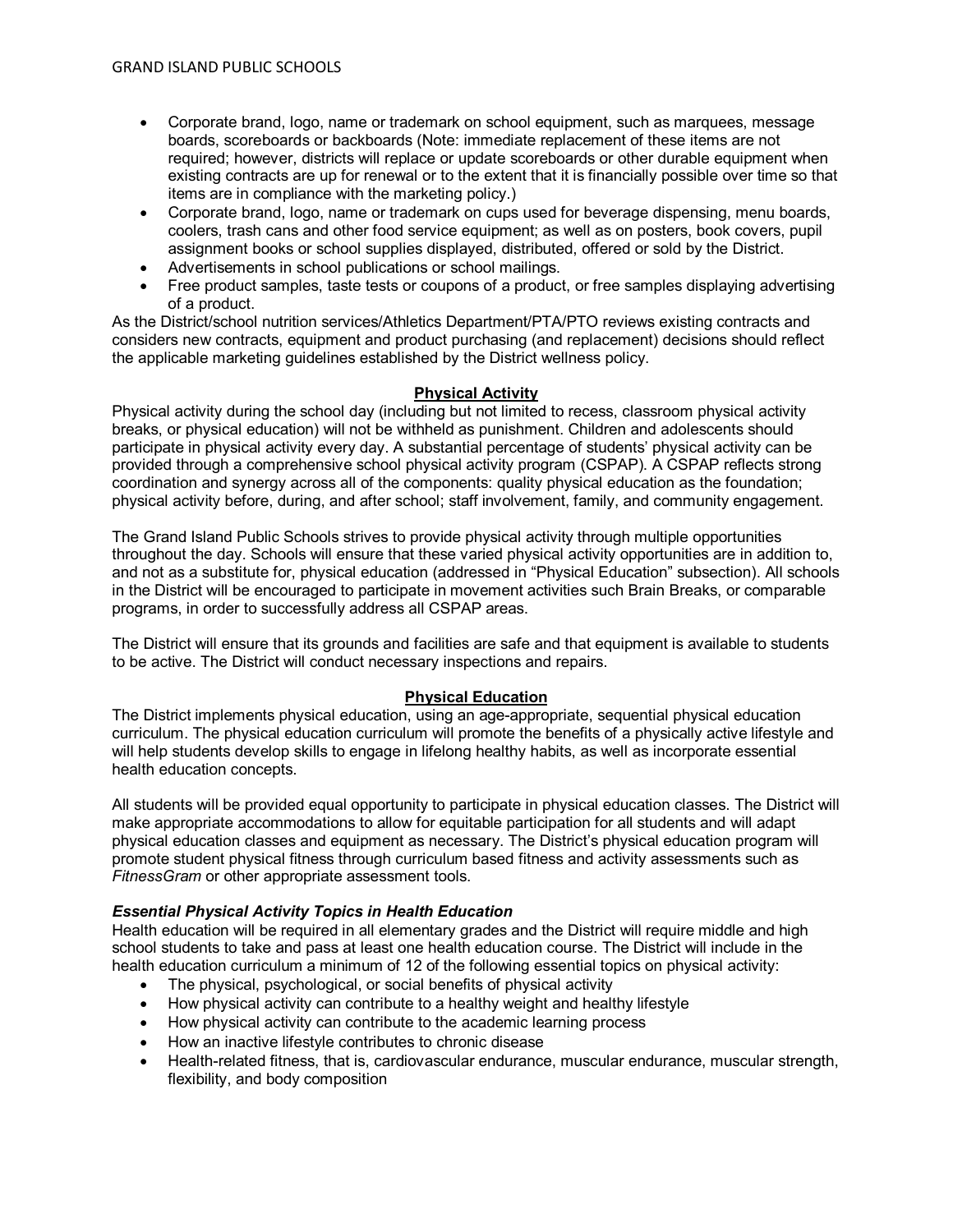- Differences between physical activity, exercise and fitness Phases of an exercise session, that is, warm up, workout and cool down
- Overcoming barriers to physical activity
- Decreasing sedentary activities, such as TV watching and gaming
- Opportunities for physical activity in the community
- Preventing injury during physical activity
- Weather-related safety, for example, avoiding heat stroke, hypothermia and sunburn while being physically active
- How much physical activity is enough, that is, determining frequency, intensity, time and type of physical activity
- Developing an individualized physical activity and fitness plan
- Monitoring progress toward reaching goals in an individualized physical activity plan
- Dangers of using performance-enhancing drugs, such as steroids
- Social influences on physical activity, including media, family, peers and culture
- How to find valid information or services related to physical activity and fitness
- How to influence, support, or advocate for others to engage in physical activity
- How to resist peer pressure that discourages physical activity.

#### *Recess (Elementary)*

All elementary schools will offer at least 30 minutes of recess on all days during the school year. Exceptions may be made as appropriate, such as on early dismissal or special event days. If recess is offered before lunch, transition time will be built in to ensure time for proper hygiene prior to eating. Appropriate hand-washing facilities and/or hand-sanitizing mechanisms should be located just inside/outside the cafeteria to allow students to use these mechanisms before eating.

Outdoor recess will be offered when weather and other conditions make it feasible for outdoor play (see District Recess Guidelines). Recess will complement, not substitute, physical education class. Recess monitors or teachers will encourage students to be active and will serve as role models by being physically active alongside the students whenever feasible. In the event that recess must be held indoors, teachers and staff will follow the indoor recess guidelines that promote physical activity for students, to the extent practicable.

## *Classroom Physical Activity Breaks (Elementary and Secondary)*

Students will be offered periodic opportunities to be active or to stretch throughout the day on all or most days during a typical school week. The District recommends teachers provide short (3-5 minute) physical activity breaks to students during and between classes during the school day. These physical activity breaks will complement, not substitute, for physical education class, recess, and class transition periods.

## *Active Academics*

Teachers will incorporate movement and kinesthetic learning approaches into "core" subject instruction when possible (e.g., science, math, language arts, social studies and others) and do their part to limit sedentary behavior during the school day. The District will support classroom teachers incorporating physical activity and employing kinesthetic learning approaches into core subjects by providing annual professional development opportunities and resources, including information on leading activities, activity options, as well as making available background material on the connections between learning and movement. Teachers should strive to provide an additional 15-30 minutes of physical activity in the classrooms each day to supplement recess and physical education times. Teachers will serve as role models by being physically active alongside the students whenever feasible.

## *Before and After School Activities*

The District will encourage students to be physically active before and after school by sponsoring or permitting physical activity clubs, intramurals, and/or interscholastic sports*.*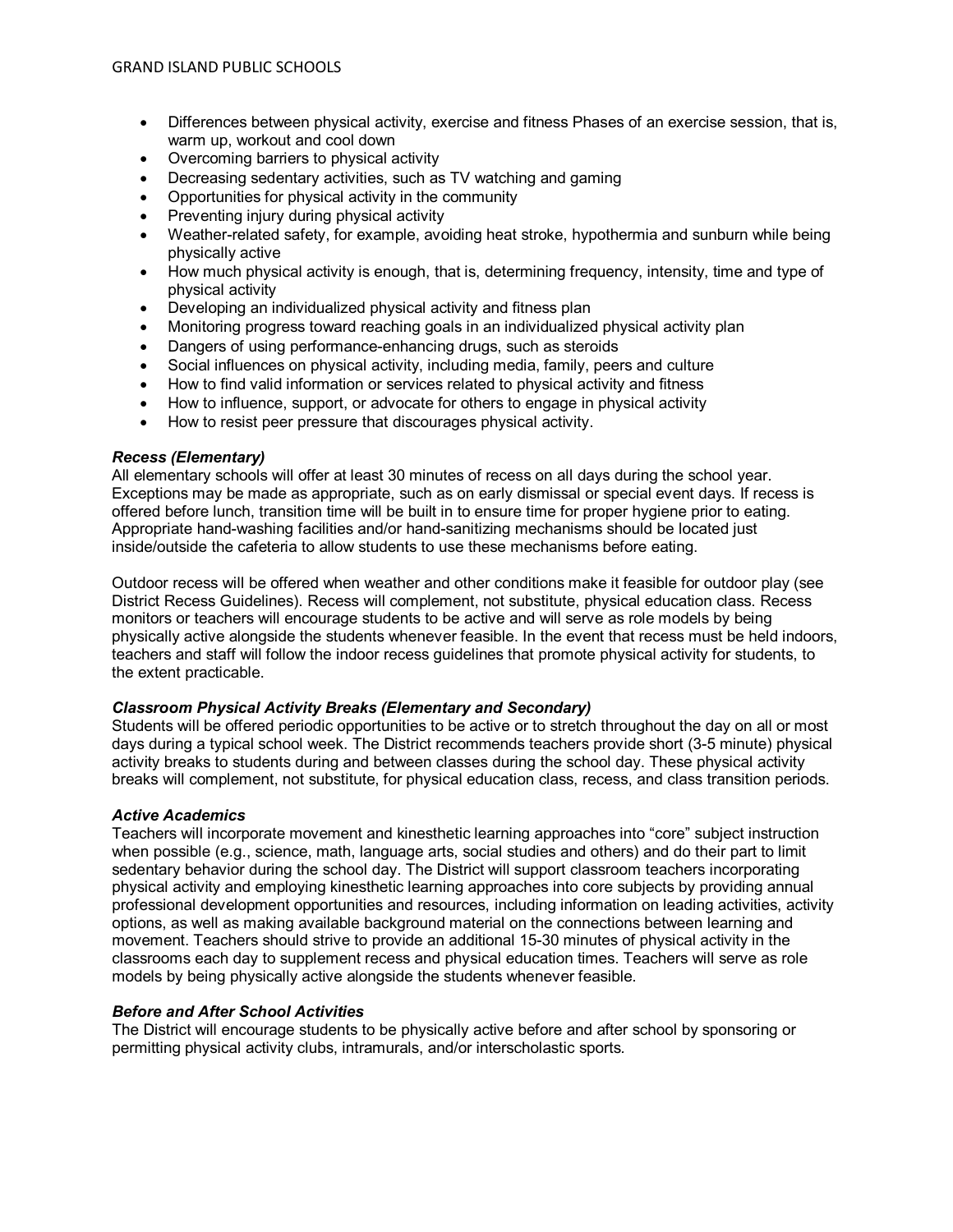# *Active Transport*

The District will support active transport to and from school, such as walking or biking. The District will encourage this behavior by providing as many of the activities listed below as possible, to be selected by each school administration, including but not limited to:

- Promote activities such as participation in International Walk to School Week and National Walk and Bike to School Week
- Secure storage for bicycles and helmets (e.g., shed, cage, fenced area, bike rack)
- Instruction on walking/bicycling safety provided to students
- Use crossing guards
- Use crosswalks on streets leading to schools
- Use walking school buses

## **Other Activities that Promote Student/Staff Wellness**

## *Description of basic guidelines*

The District will integrate nutritional, physical, and mental wellness activities across the entire school setting, and work towards the same set of goals and objectives promoting student and staff well-being, optimal development and strong educational outcomes.

All school-sponsored events will adhere to the wellness policy guidelines. All school-sponsored wellness events will include nutritional, physical, and mental activity and healthy eating opportunities when appropriate.

## *Community Partnerships*

The District will develop, enhance, or continue relationships with community partners (e.g., hospitals, universities/colleges, local businesses, extension office providers, and coordinators, etc.) in support of this wellness policy implementation. Existing and new community partnerships and sponsorships will be evaluated by a designated Wellness representative to ensure that they are consistent with the wellness policy and its goals.

## *Community Health Promotion and Family Engagement*

The District will promote to parents/caregivers, families, and the general community the benefits of and approaches for healthy eating and physical activity throughout the school year. Families will be informed and invited to participate in school-sponsored activities and will receive information about health promotion efforts. As described in the "Community Involvement, Outreach, and Communications" subsection, the District will use electronic mechanisms (e.g., email or displaying notices on the District's website), as well as non-electronic mechanisms, (e.g., newsletters, presentations to parents or sending information home to parents), to ensure that all families are actively notified of opportunities to participate in school-sponsored activities and receive information about health promotion efforts.

## *Staff Wellness and Health Promotion*

Research confirms that school employees who participate in wellness activities are less likely to be absent as well as increase their productivity. Grand Island Public Schools, along with Educators Health Alliance (EHA), supports a comprehensive wellness program for all staff. The program seeks to improve overall health for staff, plus the financial benefits of reduced health care costs.

This is achieved by offering bi-monthly programs. These programs offer employees the opportunity to participate in fun, online wellness programs which focus on different topics. There are also incentives which are included with each program and each staff member is entered into a drawing for a gift card if minimum participation is achieved.

# <http://ehawellness.org/>

When feasible, the district will offer professional learning opportunities and resources for staff to increase knowledge and skills about promoting healthy behaviors at school (e.g., increasing the use of kinesthetic teaching approaches or incorporating nutrition lessons into math class). Professional learning will help GIPS staff understand the connections between academics and health and the ways in which health and wellness are integrated into ongoing district reform or academic improvement plans/efforts.